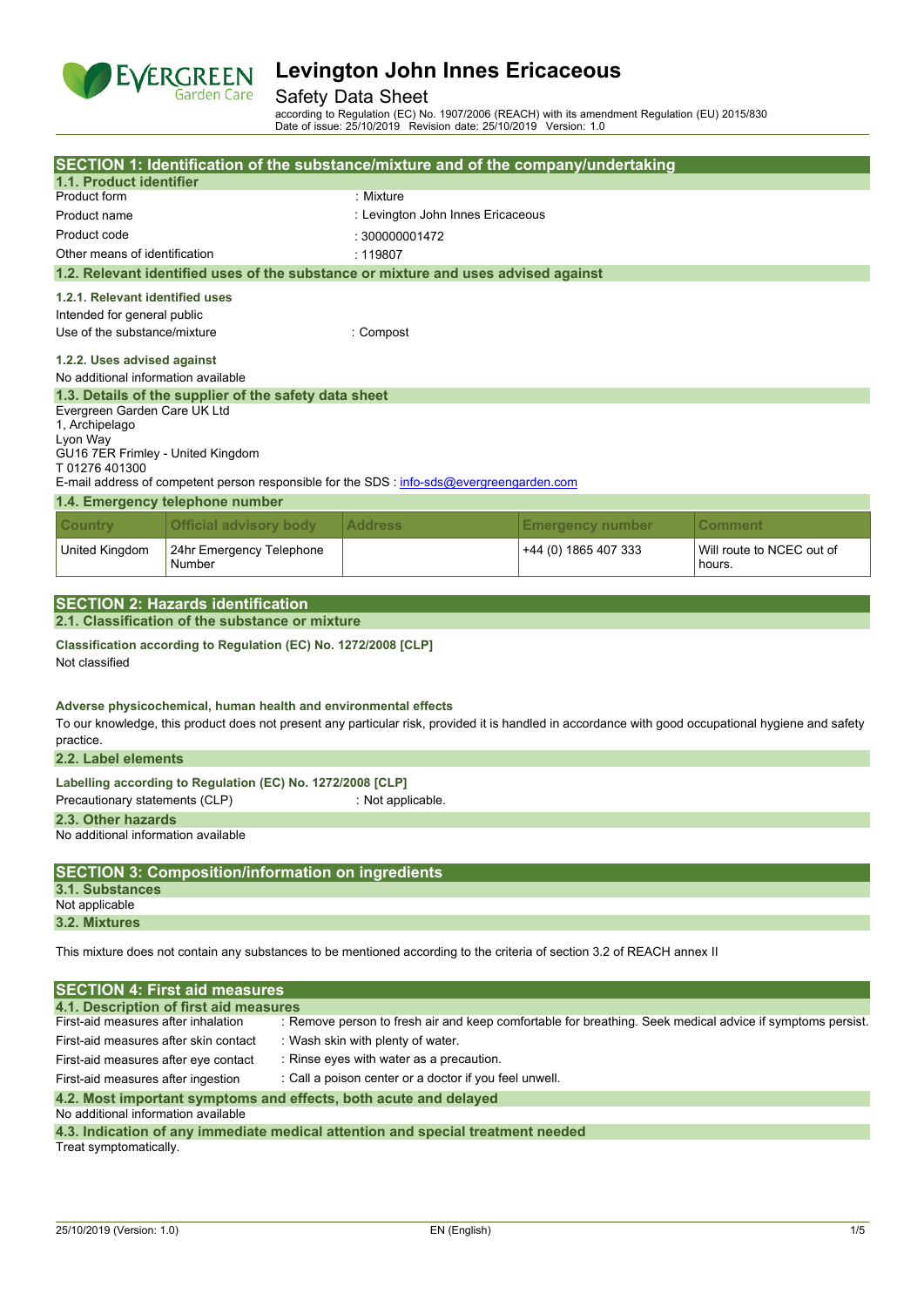# Safety Data Sheet

according to Regulation (EC) No. 1907/2006 (REACH) with its amendment Regulation (EU) 2015/830

| according to regulation (EO) NO. 1907/2000 (INEACH) With its amendment regulation (EO) 2019/000 |                                                                                                                                                                |
|-------------------------------------------------------------------------------------------------|----------------------------------------------------------------------------------------------------------------------------------------------------------------|
| <b>SECTION 5: Firefighting measures</b>                                                         |                                                                                                                                                                |
| 5.1. Extinguishing media<br>Suitable extinguishing media                                        | : Water spray. Dry powder. Foam.                                                                                                                               |
| 5.2. Special hazards arising from the substance or mixture                                      |                                                                                                                                                                |
| Hazardous decomposition products in case of fire                                                | : Toxic fumes may be released.                                                                                                                                 |
| 5.3. Advice for firefighters                                                                    |                                                                                                                                                                |
| Protection during firefighting                                                                  | : Do not attempt to take action without suitable protective equipment. Self-contained<br>breathing apparatus. Complete protective clothing.                    |
| <b>SECTION 6: Accidental release measures</b>                                                   |                                                                                                                                                                |
| 6.1. Personal precautions, protective equipment and emergency procedures                        |                                                                                                                                                                |
| 6.1.1. For non-emergency personnel<br><b>Emergency procedures</b>                               | : Ventilate spillage area.                                                                                                                                     |
| 6.1.2. For emergency responders                                                                 |                                                                                                                                                                |
| Protective equipment                                                                            | : Do not attempt to take action without suitable protective equipment. For further information<br>refer to section 8: "Exposure controls/personal protection". |
| <b>6.2. Environmental precautions</b>                                                           |                                                                                                                                                                |
| Avoid release to the environment.                                                               |                                                                                                                                                                |
| 6.3. Methods and material for containment and cleaning up<br>Methods for cleaning up            | : Sweep up or mechanically recover the product. Avoid dust formation.                                                                                          |
| Other information                                                                               | : Store labeled containers for disposal. Dispose of materials or solid residues at an authorized site.                                                         |
| 6.4. Reference to other sections<br>For further information refer to section 13.                |                                                                                                                                                                |
| <b>SECTION 7: Handling and storage</b>                                                          |                                                                                                                                                                |
| 7.1. Precautions for safe handling                                                              |                                                                                                                                                                |
| Precautions for safe handling                                                                   | : Ensure good ventilation of the work station. Wear personal protective equipment.                                                                             |
| Hygiene measures                                                                                | : Do not eat, drink or smoke when using this product. Always wash hands after handling the<br>product.                                                         |
| 7.2. Conditions for safe storage, including any incompatibilities                               |                                                                                                                                                                |
| Storage conditions                                                                              | : Store in a dry, well-ventilated place. Keep cool.                                                                                                            |
| 7.3. Specific end use(s)<br>No additional information available                                 |                                                                                                                                                                |
| <b>SECTION 8: Exposure controls/personal protection</b>                                         |                                                                                                                                                                |
| 8.1. Control parameters                                                                         |                                                                                                                                                                |
| No additional information available                                                             |                                                                                                                                                                |
| 8.2. Exposure controls                                                                          |                                                                                                                                                                |
| Appropriate engineering controls:<br>Ensure good ventilation of the work station.               |                                                                                                                                                                |
|                                                                                                 |                                                                                                                                                                |
| Hand protection:                                                                                |                                                                                                                                                                |
| Protective gloves                                                                               |                                                                                                                                                                |
| Eye protection:                                                                                 |                                                                                                                                                                |
| Safety glasses                                                                                  |                                                                                                                                                                |
| Skin and body protection:                                                                       |                                                                                                                                                                |
| Wear suitable protective clothing                                                               |                                                                                                                                                                |
| <b>Respiratory protection:</b>                                                                  |                                                                                                                                                                |
| In case of insufficient ventilation, wear suitable respiratory equipment                        |                                                                                                                                                                |
| <b>Environmental exposure controls:</b><br>Avoid release to the environment.                    |                                                                                                                                                                |

| <b>SECTION 9: Physical and chemical properties</b>         |                  |  |  |  |  |
|------------------------------------------------------------|------------------|--|--|--|--|
| 9.1. Information on basic physical and chemical properties |                  |  |  |  |  |
| Physical state                                             | : Fibrous solid. |  |  |  |  |
| Colour                                                     | Brown            |  |  |  |  |
| Odour                                                      | :Earthv          |  |  |  |  |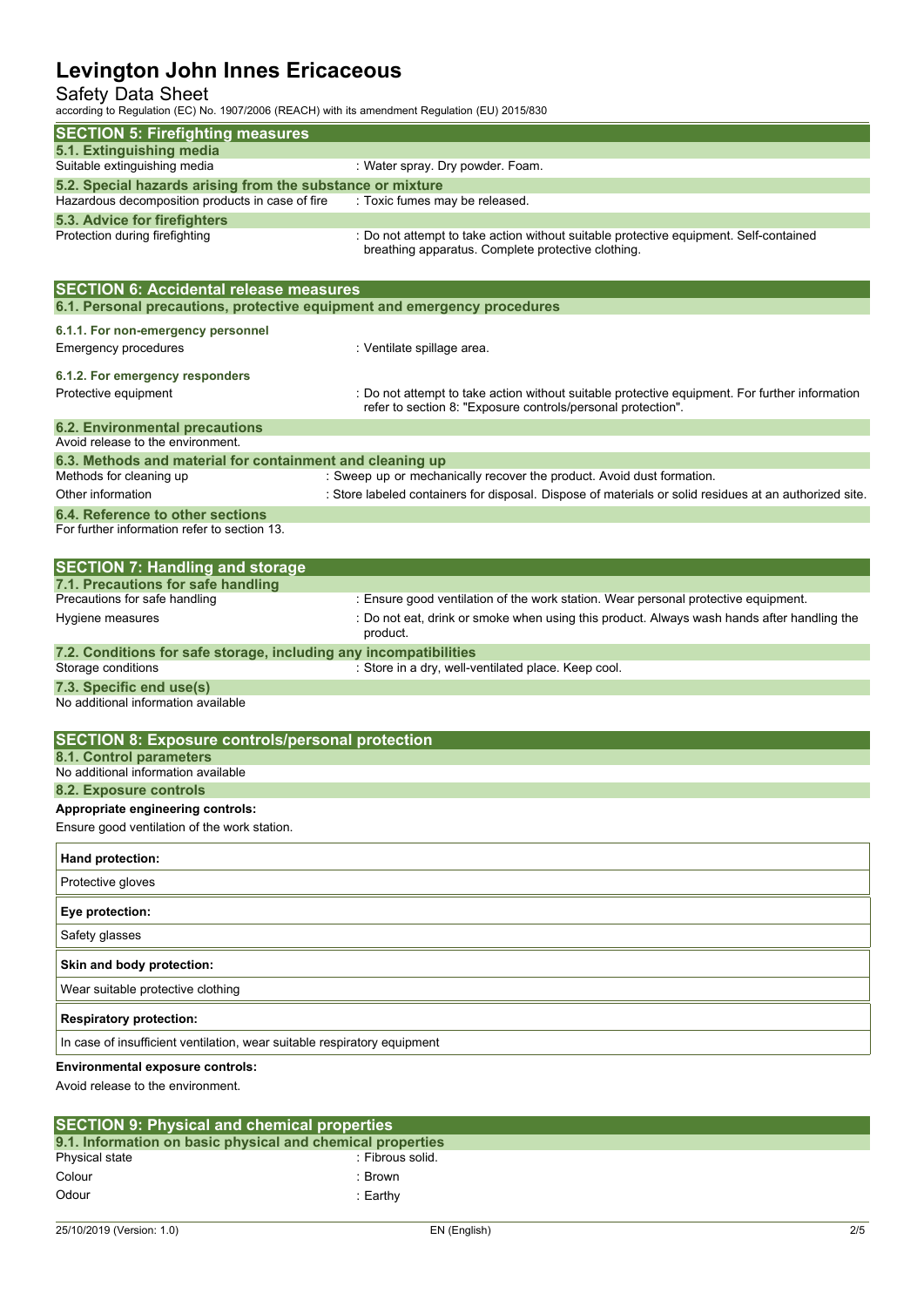# Safety Data Sheet

according to Regulation (EC) No. 1907/2006 (REACH) with its amendment Regulation (EU) 2015/830

| Odour threshold                            | : Not applicable    |
|--------------------------------------------|---------------------|
| рH                                         | :5.0                |
| Relative evaporation rate (butylacetate=1) | : Not applicable    |
| Melting point                              | : Not applicable    |
| Freezing point                             | : Not applicable    |
| Boiling point                              | : Not applicable    |
| Flash point                                | : No data available |
| Auto-ignition temperature                  | : No data available |
| Decomposition temperature                  | : No data available |
| Flammability (solid, gas)                  | : No data available |
| Vapour pressure                            | : Not applicable    |
| Relative vapour density at 20 °C           | : Not applicable    |
| Relative density                           | : Not available     |
| Solubility                                 | : Not applicable    |
| Log Pow                                    | : No data available |
| Viscosity, kinematic                       | : Not applicable    |
| Viscosity, dynamic                         | : Not applicable    |
| Explosive properties                       | : No data available |
| Oxidising properties                       | : No data available |
| <b>Explosion limits</b>                    | : Not applicable    |
| 9.2. Other information                     |                     |

No additional information available

| <b>SECTION 10: Stability and reactivity</b> |
|---------------------------------------------|
|---------------------------------------------|

|  |  | 10.1. Reactivity |  |
|--|--|------------------|--|
|  |  |                  |  |

| <b>IV.I.IWWWWITHY</b>                                                              |
|------------------------------------------------------------------------------------|
| The product is non-reactive under normal conditions of use, storage and transport. |
| 10.2. Chemical stability                                                           |
| Stable under normal conditions.                                                    |
| 10.3. Possibility of hazardous reactions                                           |
| No dangerous reactions known under normal conditions of use.                       |
| 10.4. Conditions to avoid                                                          |
| None under recommended storage and handling conditions (see section 7).            |
| 10.5. Incompatible materials                                                       |
| No additional information available                                                |
| 10.6. Hazardous decomposition products                                             |

Under normal conditions of storage and use, hazardous decomposition products should not be produced.

| <b>SECTION 11: Toxicological information</b><br>11.1. Information on toxicological effects |                  |  |
|--------------------------------------------------------------------------------------------|------------------|--|
| Acute toxicity (oral)                                                                      | : Not classified |  |
| Acute toxicity (dermal)                                                                    | : Not classified |  |
| Acute toxicity (inhalation)                                                                | : Not classified |  |
| Skin corrosion/irritation                                                                  | : Not classified |  |
| Serious eye damage/irritation                                                              | : Not classified |  |
| Respiratory or skin sensitisation                                                          | : Not classified |  |
| Germ cell mutagenicity                                                                     | : Not classified |  |
| Carcinogenicity                                                                            | : Not classified |  |
| Reproductive toxicity                                                                      | : Not classified |  |
| STOT-single exposure                                                                       | : Not classified |  |
| STOT-repeated exposure                                                                     | : Not classified |  |
| Aspiration hazard                                                                          | : Not classified |  |
|                                                                                            |                  |  |

| 12.1. Toxicity           |                                                                                                                            |
|--------------------------|----------------------------------------------------------------------------------------------------------------------------|
| Ecology - general        | : The product is not considered harmful to aquatic organisms nor to cause long-term<br>adverse effects in the environment. |
| Acute aguatic toxicity   | $\therefore$ Not classified                                                                                                |
| Chronic aquatic toxicity | $\therefore$ Not classified                                                                                                |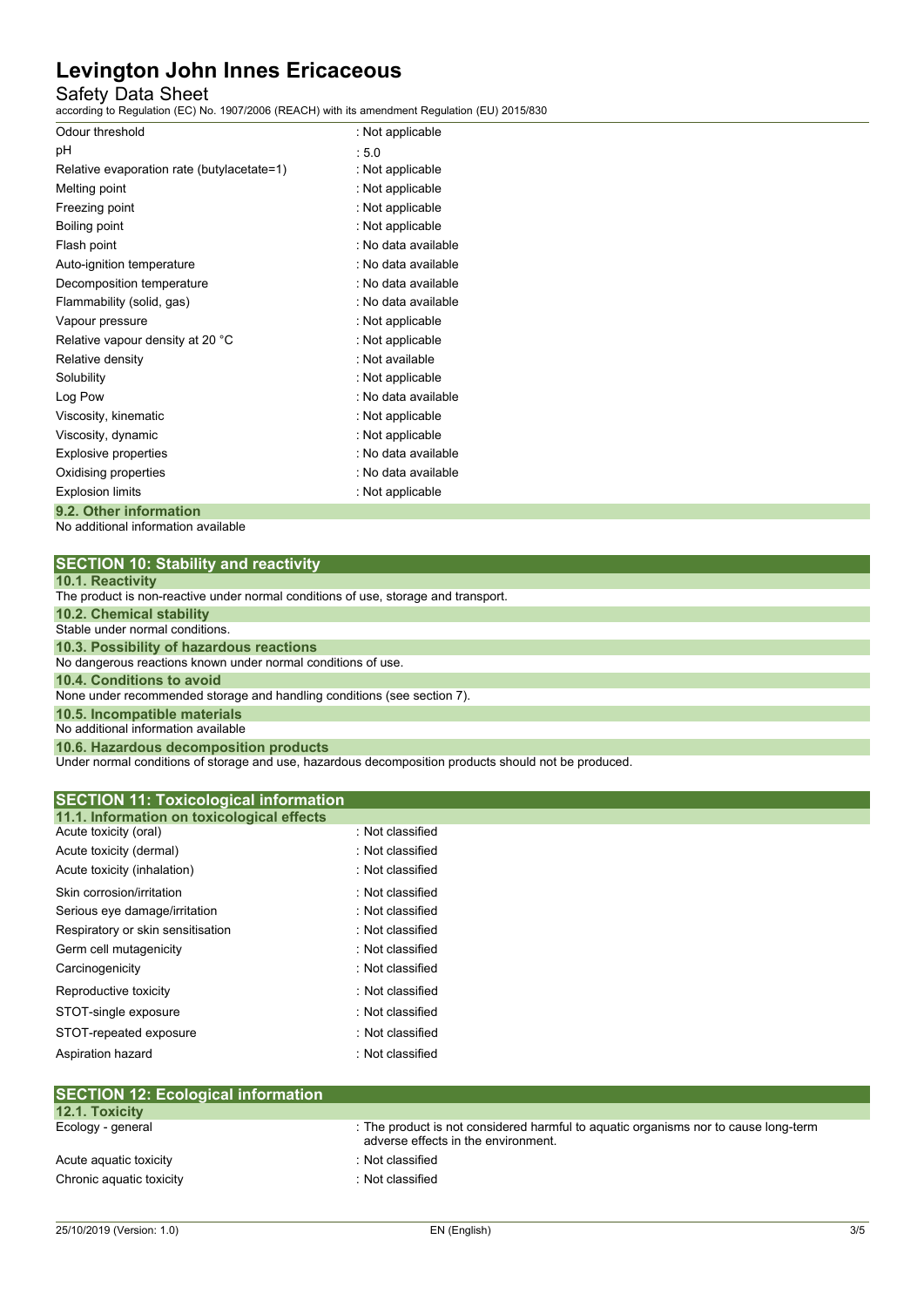# Safety Data Sheet

according to Regulation (EC) No. 1907/2006 (REACH) with its amendment Regulation (EU) 2015/830

| 12.2. Persistence and degradability      |
|------------------------------------------|
| No additional information available      |
| 12.3. Bioaccumulative potential          |
| No additional information available      |
| 12.4. Mobility in soil                   |
| No additional information available      |
| 12.5. Results of PBT and vPvB assessment |
| No additional information available      |
| 12.6. Other adverse effects              |
| No additional information available      |
|                                          |

### **SECTION 13: Disposal considerations**

**13.1. Waste treatment methods**

: Do not contaminate water with the product or its container.

Dispose of contents/container in accordance with licensed collector's sorting instructions. Packaging may be recycled, if local facilities permit.

| <b>SECTION 14: Transport information</b>         |                |                |                |                |  |  |  |
|--------------------------------------------------|----------------|----------------|----------------|----------------|--|--|--|
| In accordance with ADR / RID / IMDG / IATA / ADN |                |                |                |                |  |  |  |
| <b>ADR</b>                                       | <b>IMDG</b>    | <b>IATA</b>    | <b>ADN</b>     | <b>RID</b>     |  |  |  |
| 14.1. UN number                                  |                |                |                |                |  |  |  |
| Not applicable                                   | Not applicable | Not applicable | Not applicable | Not applicable |  |  |  |
| 14.2. UN proper shipping name                    |                |                |                |                |  |  |  |
| Not applicable                                   | Not applicable | Not applicable | Not applicable | Not applicable |  |  |  |
| 14.3. Transport hazard class(es)                 |                |                |                |                |  |  |  |
| Not applicable                                   | Not applicable | Not applicable | Not applicable | Not applicable |  |  |  |
| 14.4. Packing group                              |                |                |                |                |  |  |  |
| Not applicable                                   | Not applicable | Not applicable | Not applicable | Not applicable |  |  |  |
| <b>14.5. Environmental hazards</b>               |                |                |                |                |  |  |  |
| Not applicable                                   | Not applicable | Not applicable | Not applicable | Not applicable |  |  |  |

No supplementary information available

#### **14.6. Special precautions for user**

**Overland transport:** Not applicable **Transport by sea:** Not applicable **Air transport:** Not applicable **Inland waterway transport:** Not applicable **Rail.transport:** Not applicable

#### **14.7. Transport in bulk according to Annex II of Marpol and the IBC Code** Not applicable

# **SECTION 15: Regulatory information**

**15.1. Safety, health and environmental regulations/legislation specific for the substance or mixture**

### **15.1.1. EU-Regulations**

Contains no REACH substances with Annex XVII restrictions

Contains no substance on the REACH candidate list

Contains no REACH Annex XIV substances

Contains no substance subject to REGULATION (EU) No 649/2012 OF THE EUROPEAN PARLIAMENT AND OF THE COUNCIL of 4 July 2012 concerning the export and import of hazardous chemicals.

Substance(s) are not subject to Regulation (EC) No 850/2004 of the European Parliament and of the Council of 29 April 2004 on persistent organic pollutants and amending Directive 79/117/EEC.